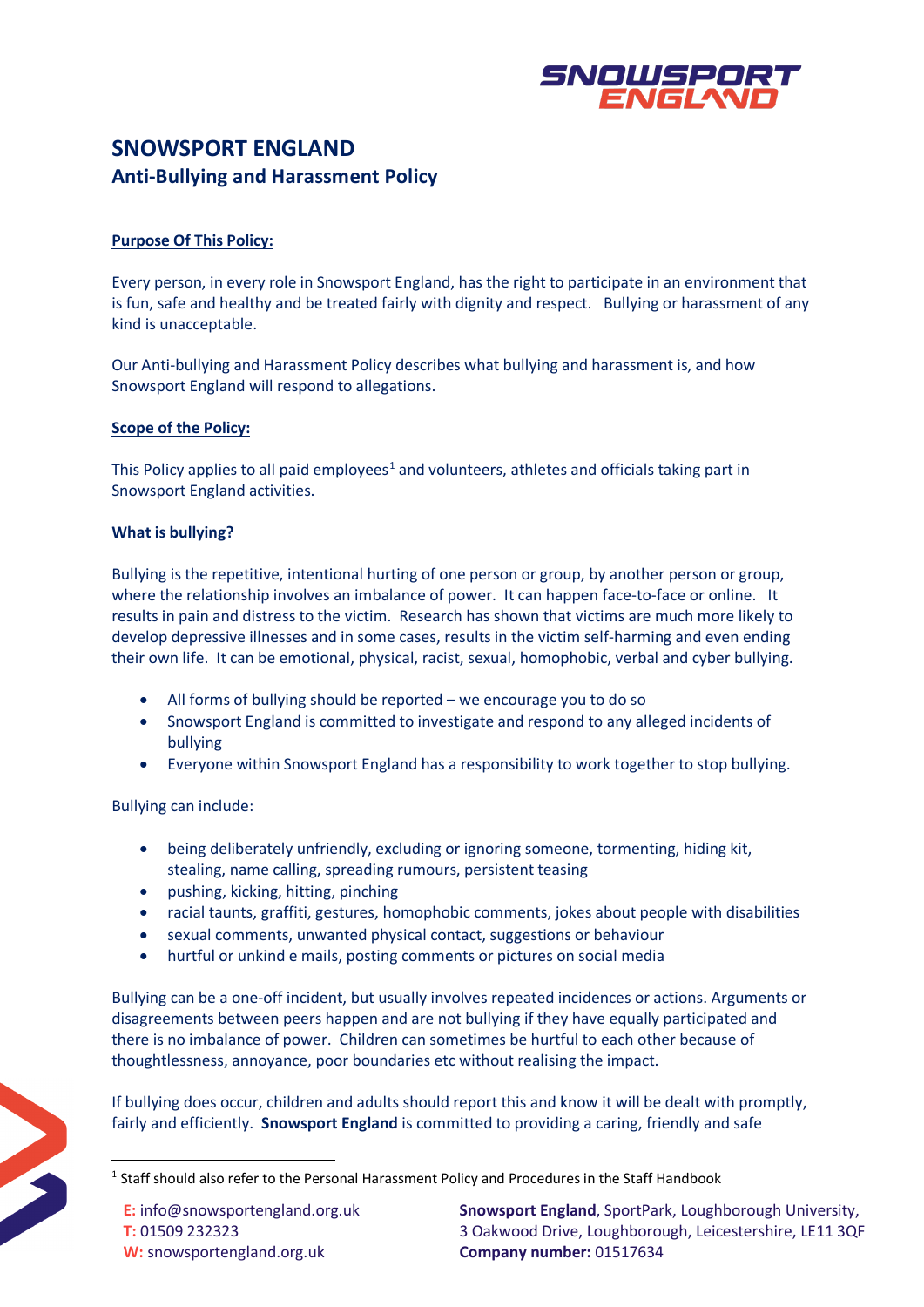

environment for our members. Please read this in conjunction with **SnowSafe Children and Young People.**

### **Signs and symptoms of bullying may include:**

- Reluctance to go to school, work or sport
- Changes in their usual routine
- Becomes withdrawn, anxious or lacking in confidence
- Feels ill in the morning
- Keeps "losing" things (that may have been stolen)
- Becomes aggressive, moody or disruptive
- Children may be frightened to use the school bus
- Comes home with items damaged or torn
- Asks for money or starts stealing (to pay a bully).

#### **What is Harassment?**

We tend to think of bullies as people at school but unfortunately, bullying does not stop in the playground for everyone. For some, the bullying continues into adult life.

Harassment may include bullying behaviour and refers to bad treatment that is related to a protected characteristic such as age, ability or disability, gender reassignment, marriage and civil partnership, pregnancy and maternity, race, religion or belief, socioeconomic status, sex or sexual orientation. The law defines it as 'unwanted conduct related to a relevant protected characteristic, which has the purpose or effect of violating an individual's dignity or creating an intimidating, hostile, degrading, humiliating or offensive environment for that individual'. It can include behaviour that individuals find offensive even if it is not directed at them, and even if they do not have the relevant protected characteristics themselves.

### **All Snowsport England staff, volunteers, officials and members will:**

- Sign up to the relevant club Code of Conduct which includes a commitment not to bully or harass others
- Treat others as you would like to be treated
- Report bullying and harassment you experience, or witness, to the Event Welfare Officer or Snowsport England Safeguarding Lead
- Acknowledge that bullies may be subject to Disciplinary Procedures.

### **Reporting Bullying and Harassment:**

- Tell someone. Your parents, carer, a partner. Don't keep it to yourself AND
- If it occurs at your club, report it to the Club Welfare officer
- If it occurs at a Snowsport England event/s, report it to the Event Welfare Officer
- You can also report it to the Snowsport Englan[d Safeguarding Lead](mailto:welfare@snowsportengland.org.uk?subject=Bullying) who will take your concerns seriously. Sometimes, the concerns will be passed to the club to deal with (where applicable).



**E:** info@snowsportengland.org.uk **T:** 01509 232323 **W:** snowsportengland.org.uk

**Snowsport England**, SportPark, Loughborough University, 3 Oakwood Drive, Loughborough, Leicestershire, LE11 3QF **Company number:** 01517634